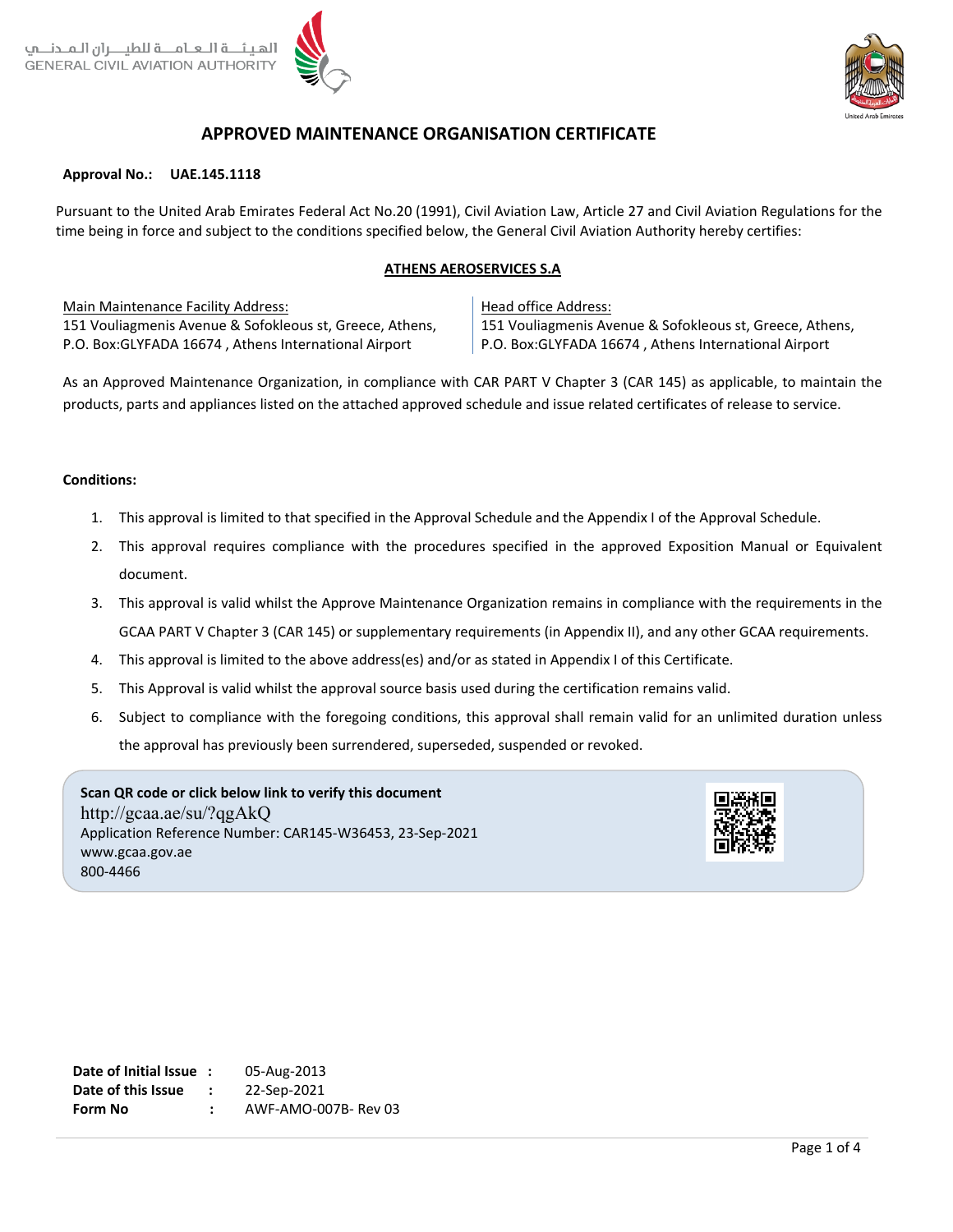



الهيئـــة الــعــامــــة للطيــــران الـمــدنــــمي GENERAL CIVIL AVIATION AUTHORITY

**UAE.145.1118**

# **APPROVAL SCHEDULE**

| <b>Aircraft Rating</b>       |                              |             |             |  |  |
|------------------------------|------------------------------|-------------|-------------|--|--|
| <b>RATING</b>                | <b>LIMITATION</b>            | <b>BASE</b> | <b>LINE</b> |  |  |
| A1 - Aeroplane above 5700 Kg | Airbus A319/A320 (IAE V2500) |             | x           |  |  |
|                              | Airbus A321 (IAE V2500)      |             | x           |  |  |
|                              | Boeing 777-200/300 (GE 90)   |             | Χ           |  |  |
|                              | Boeing 787-10 (GE GEnx)      |             | Χ           |  |  |
|                              | Boeing 787-9 (GE GEnx)       |             | Χ           |  |  |

## Notes:

- Line maintenance approvals are limited to the stations referred on the Appendix I to this certificate.

- This approval schedule is limited to those products and activities specified in the scope of approval section contained in the approved EASA Maintenance Organization Exposition.

-This approval schedule supersedes the previous approved certificate.

# **APPENDIX I LIMITATIONS OF BASE MAINTENANCE APPROVAL** Not applicable

## **LIMITATIONS OF LINE MAINTENANCE APPROVAL**

| <b>Station</b> | Airbus A319/A320<br>(IAE V2500) | Airbus A321 (IAE<br>V2500) | Boeing 777-200/300<br>(GE 90) | Boeing 787-10 (GE<br>GEnx) | Boeing 787-9 (GE<br>GEnx) |
|----------------|---------------------------------|----------------------------|-------------------------------|----------------------------|---------------------------|
| ATH            | L3                              | L <sub>3</sub>             | L3                            | L <sub>2</sub>             | L3                        |
| <b>MLA</b>     |                                 |                            | L3                            |                            |                           |

| Date of Initial Issue: | 05-Aug-2013          |
|------------------------|----------------------|
| Date of this Issue     | 22-Sep-2021          |
| Form No                | AWF-AMO-007B- Rev 03 |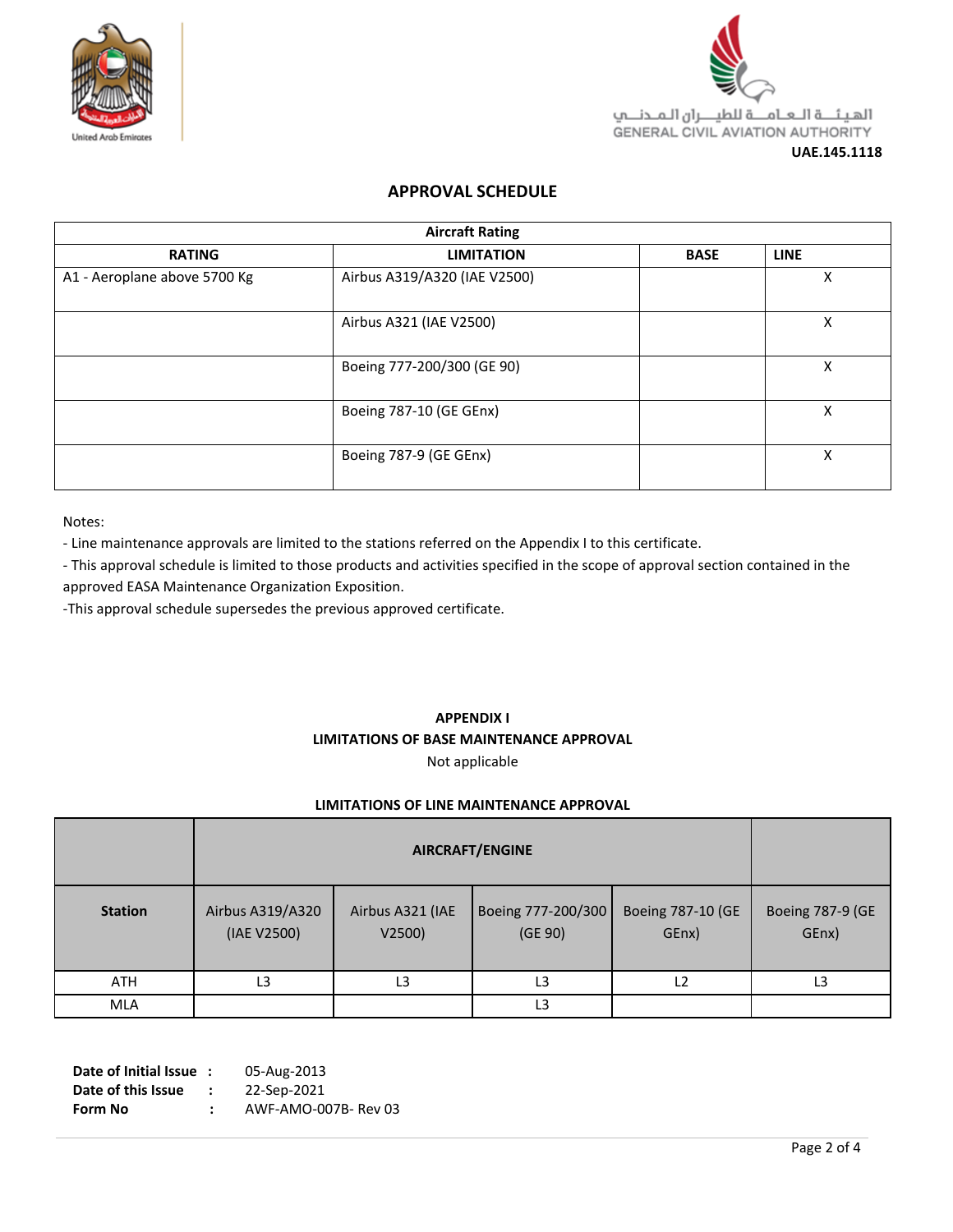



الهيئـــة الــعــامــــة للطيــــران الـمــدنــــمي<br>GENERAL CIVIL AVIATION AUTHORITY

**UAE.145.1118**

**Date of Initial Issue : 05-Aug-2013**<br>**Date of this Issue : 22-Sep-2021** Date of this Issue : **Form No :** AWF-AMO-007B- Rev 03